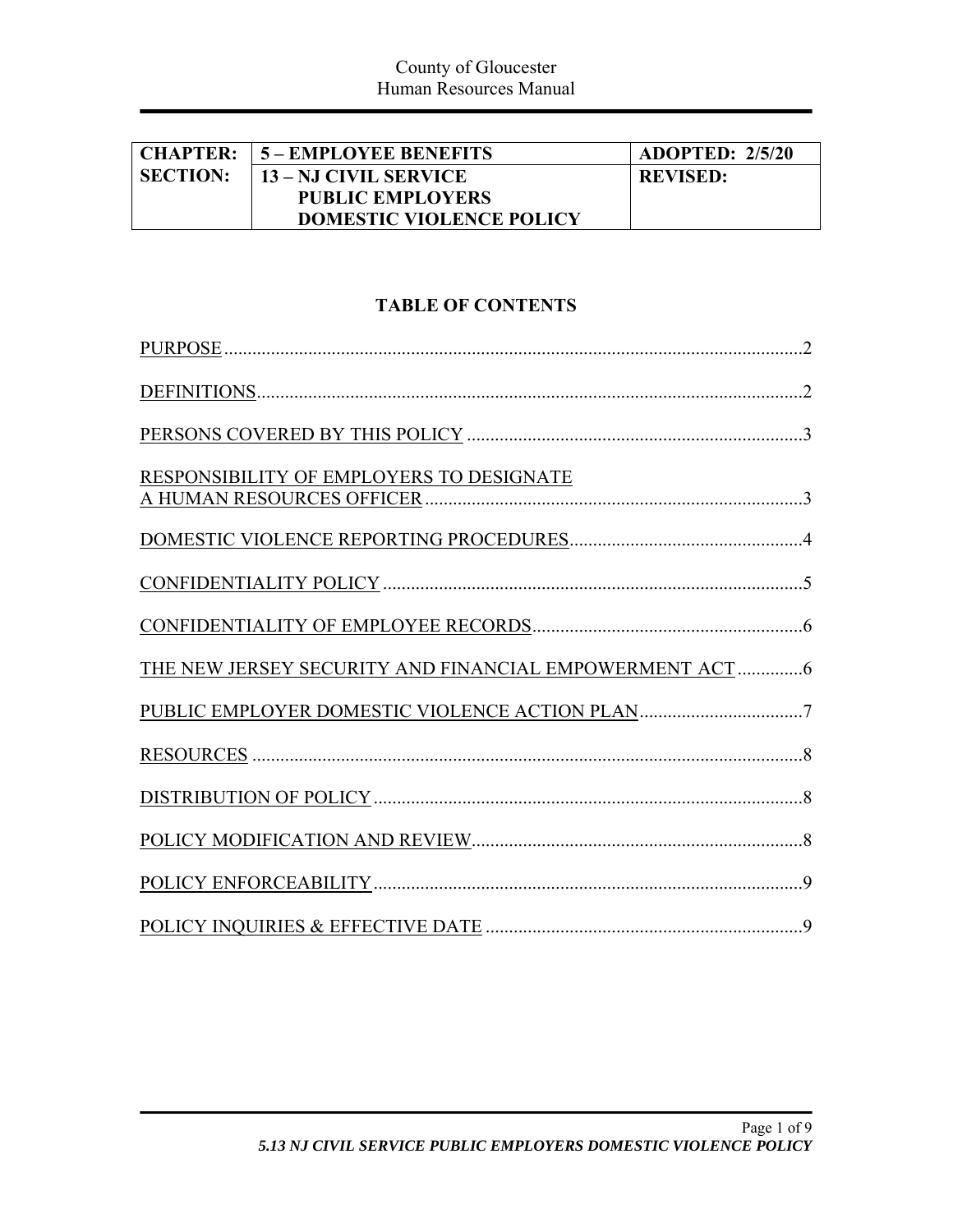#### **PURPOSE**

The purpose of the State of New Jersey Domestic Violence Policy for Public Employers (herein "policy") is to set forth a uniform domestic violence policy for all public employers to adopt in accordance with N.J.S.A. 11A:2-6a. The purpose of this policy is also to encourage employees who are victims of domestic violence, and those impacted by domestic violence, to seek assistance from their human resources officers and provide a standard for human resources officers to follow when responding to employees.

## **DEFINITIONS**

The following terms are defined solely for the purpose of this policy:

**Domestic Violence** - Acts or threatened acts, that are used by a perpetrator to gain power and control over a current or former spouse, family member, household member, intimate partner, someone the perpetrator dated, or person with whom the perpetrator shares a child in common or anticipates having a child in common if one of the parties is pregnant. Domestic violence includes, but is not limited to the following: physical violence; injury; intimidation; sexual violence or abuse; emotional and/or psychological intimidation; verbal abuse; threats; harassment; cyber harassment; stalking; economic abuse or control; damaging property to intimidate or attempt to control the behavior of a person in a relationship with the perpetrator; strangulation; or abuse of animals or pets.

**Abuser/Perpetrator** - An individual who commits or threatens to commit an act of domestic violence, including unwarranted violence against individuals and animals. Other abusive behaviors and forms of violence can include the following: bullying, humiliating, isolating, intimidating, harassing, stalking, or threatening the victim, disturbing someone's peace, or destroying someone's property.

**Human Resources Officer (HRO)** –An employee of a public employer with a human resources job title, or its equivalent, who is responsible for orienting, training, counseling, and appraising staff. Persons designated by the employer as the primary or secondary contact to assist employees in reporting domestic violence incidents.

**Intimate Partner** - Partners of any sexual orientation or preference who have been legally married or formerly married to one another, have a child or children in common, or anticipate having a child in common if one party is pregnant. Intimate partner also includes those who live together or have lived together, as well as persons who are dating or have dated in the past.

**Temporary Restraining Order (TRO**) -A civil court order issued by a judge to protect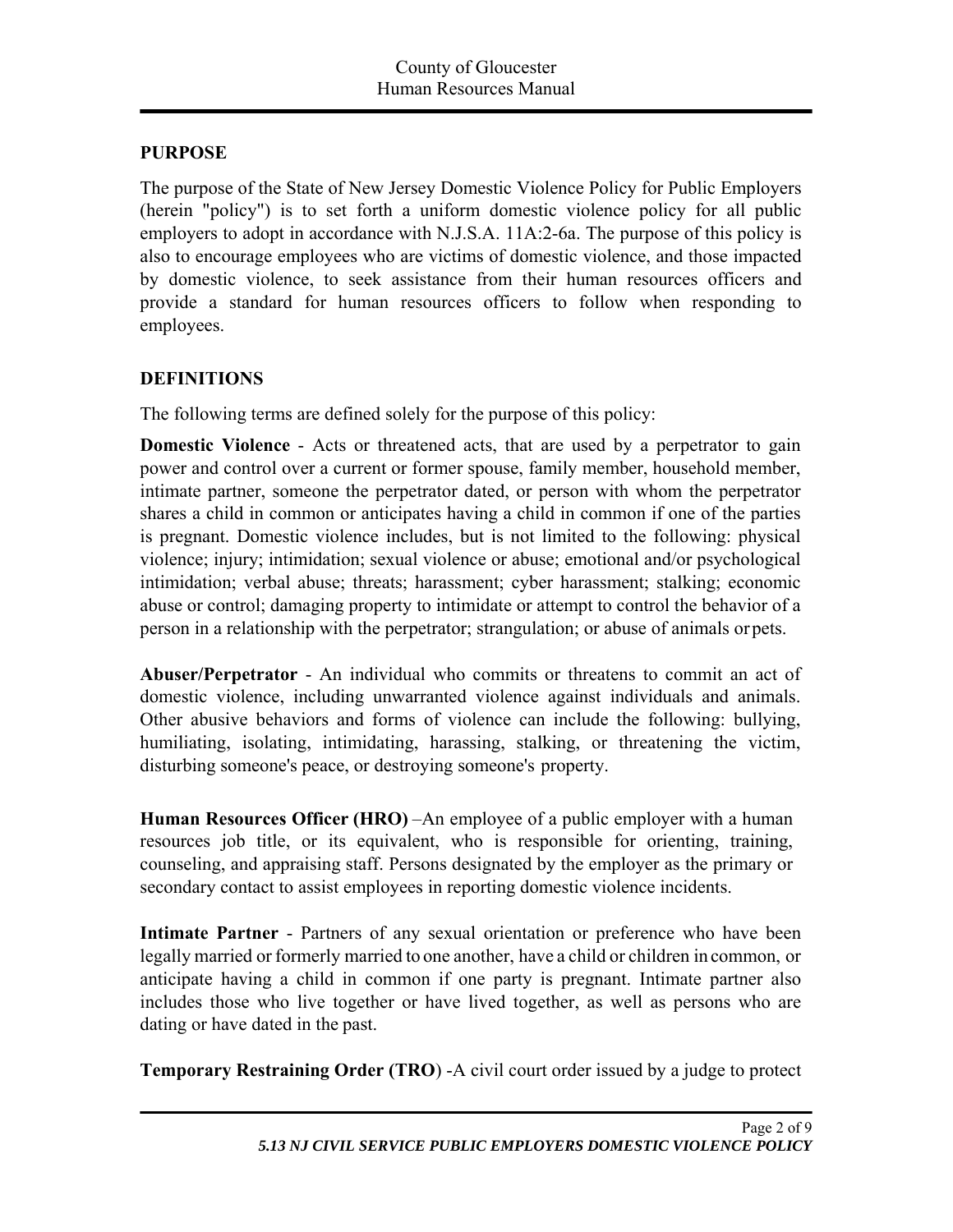the life, health or well-being of a victim. TROs can prohibit domestic violence offenders from having contact with victims, either in person or through any means of communication, including third parties. TROs also can prohibit offenders from a victim's home and workplace. A violation of a TRO may be a criminal offense. A TRO will last approximately 1O business days, or until a court holds a hearing to determine if a Final Restraining Order (FRO) is needed. In New Jersey, there is no expiration of a FRO.

**Victim** - A person who is 18 years of age or older or who is an emancipated minor and who has been subjected to domestic violence by a spouse, former spouse, or any other person who is a present household member or was at any time a household member. A victim of domestic violence is also any person, regardless of age, who has been subjected to domestic violence by one of the following actors: a person with whom the victim has a child in common; a person with whom the victim anticipates having a child in common, if one of the parties is pregnant; and a person with whom the victim has had a dating relationship.

**Workplace-Related Incidents**- Incidents of domestic violence, sexual violence, dating violence, and stalking, including acts, attempted acts, or threatened acts by or against employees, the families of employees, and/or their property, that imperil the safety, well-being, or productivity of any person associated with a public employee in the State of New Jersey, regardless of whether the act occurred in or outside the organization's physical workplace. An employee is considered to be in the workplace while in or using the resources of the employer. This includes, but is not limited to, facilities, work sites, equipment, vehicles, or while on work-related travel.

## **PERSONS COVERED BY THIS POLICY**

All employees of the County of Gloucester are covered under this policy, including full and part time employees, casual/seasonal employees, interns, volunteers and temporary employees at any workplace location.

## **RESPONSIBILITY OF EMPLOYERS TO DESIGNATE A HUMAN RESOURCES OFFICER**

The County of Gloucester hereby designates the following employees as the Primary HRO and Secondary HRO, to assist employees who are victims of domestic violence.

**Primary HRO:** Anthony Wilcox, Human Resources Confidential Assistant  $(856)$  384-6991 / awilcox@co.gloucester.nj.us Shady Lane Complex, 254 County House Rd, Clarksboro, 08020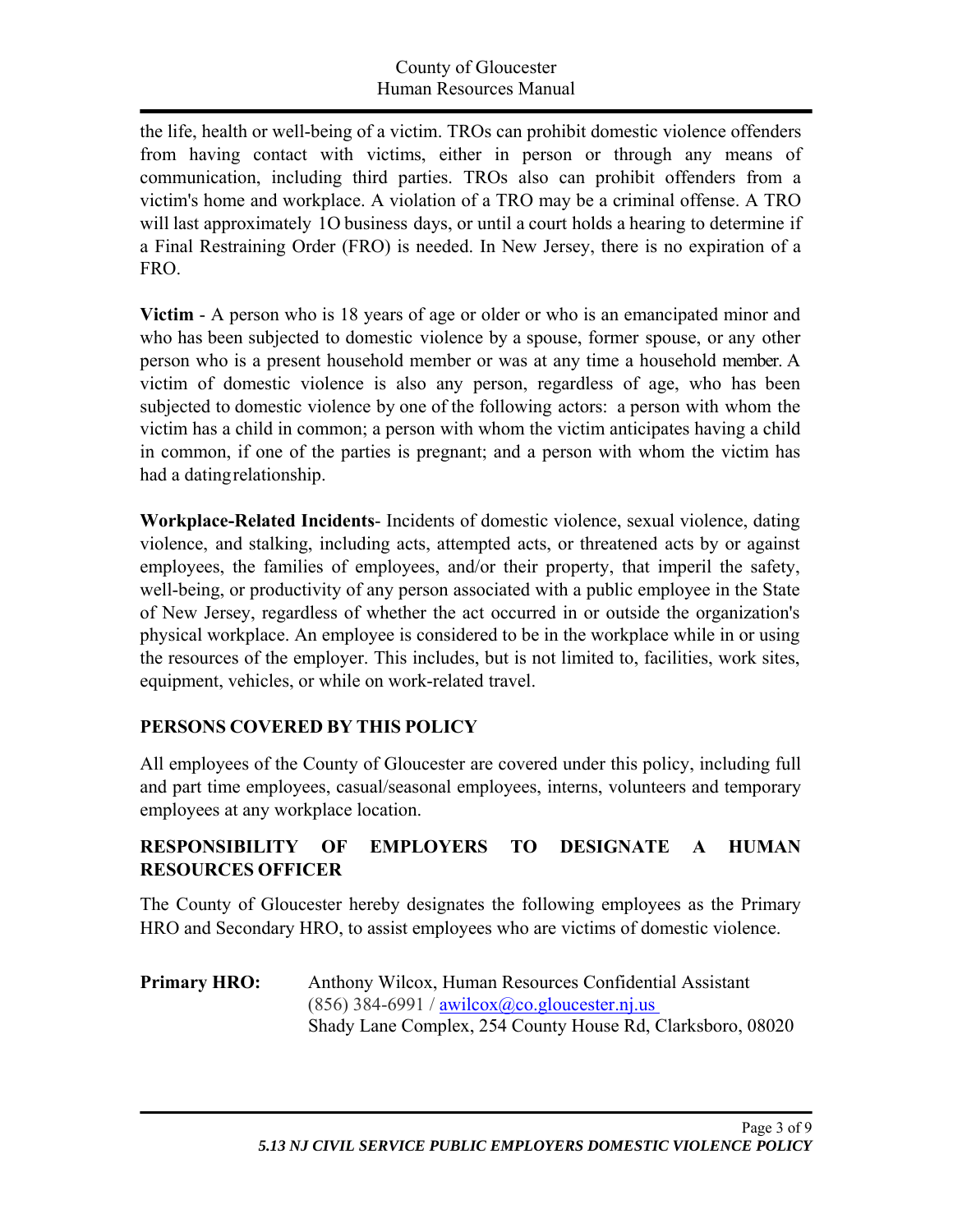| <b>Secondary HRO:</b> | <b>Emmett Primas, Assistant County Counsel</b>         |
|-----------------------|--------------------------------------------------------|
|                       | $(856)$ 384-6891 / eprimas $(a)$ co. glouester. nj. us |
|                       | 2 South Broad St, Woodbury, 08096                      |

The designated Primary and Secondary HRO shall receive training on responding to and assisting employees who are domestic violence victims in accordance with this policy.

Managers and supervisors are often aware of circumstances involving an employee who is experiencing domestic violence. Managers and supervisors are required to refer any employee who is experiencing domestic violence or who report witnessing domestic violence to the designated HRO. Managers and supervisors must maintain confidentiality, to the extent possible, and be sensitive, compassionate, and respectful to the needs of persons who are victims of domestic violence.

The name and contact information of the designated HRO will be provided to all employees by dissemination of this policy.

This policy does not supersede applicable laws, guidelines, standard operating procedures, internal affairs policies, or New Jersey Attorney General Directives and guidelines that impose a duty to report. For example, if there is any indication a child may also be a victim, reporting is mandatory to the Department of Children and Families, Child Protection and Permanency, under N.J.S.A. 9:6-8.13.

## **DOMESTIC VIOLENCE REPORTING PROCEDURES**

Employees who are victims of domestic violence are encouraged to seek immediate assistance from their HRO. Employees who have information about or witness an act of domestic violence against an employee, are encouraged to report that information to the designated HRO, unless the employee is required to report the domestic violence pursuant to applicable laws, guidelines, standard operating procedures, internal affairs policies, or New Jersey Attorney General directives and guidelines that impose a duty to report, in which case the employee must so report to the appropriate authority in addition to reporting to the designated HRO. Nothing in this policy shall preclude an employee from contacting 911 in emergency situations. Indeed, HROs shall remind employees to contact 911 if they feel they are in immediate danger.

Each designated HRO shall:

- A. Immediately respond to an employee upon request and provide a safe and confidential location to allow the employee to discuss the circumstances surrounding the domestic violence incident and the request for assistance.
- B. Determine whether there is an imminent and emergent need to contact 911 and/or local law enforcement.
- C. Provide the employee with resource information and a confidential telephone line to make necessary calls for services for emergent intervention and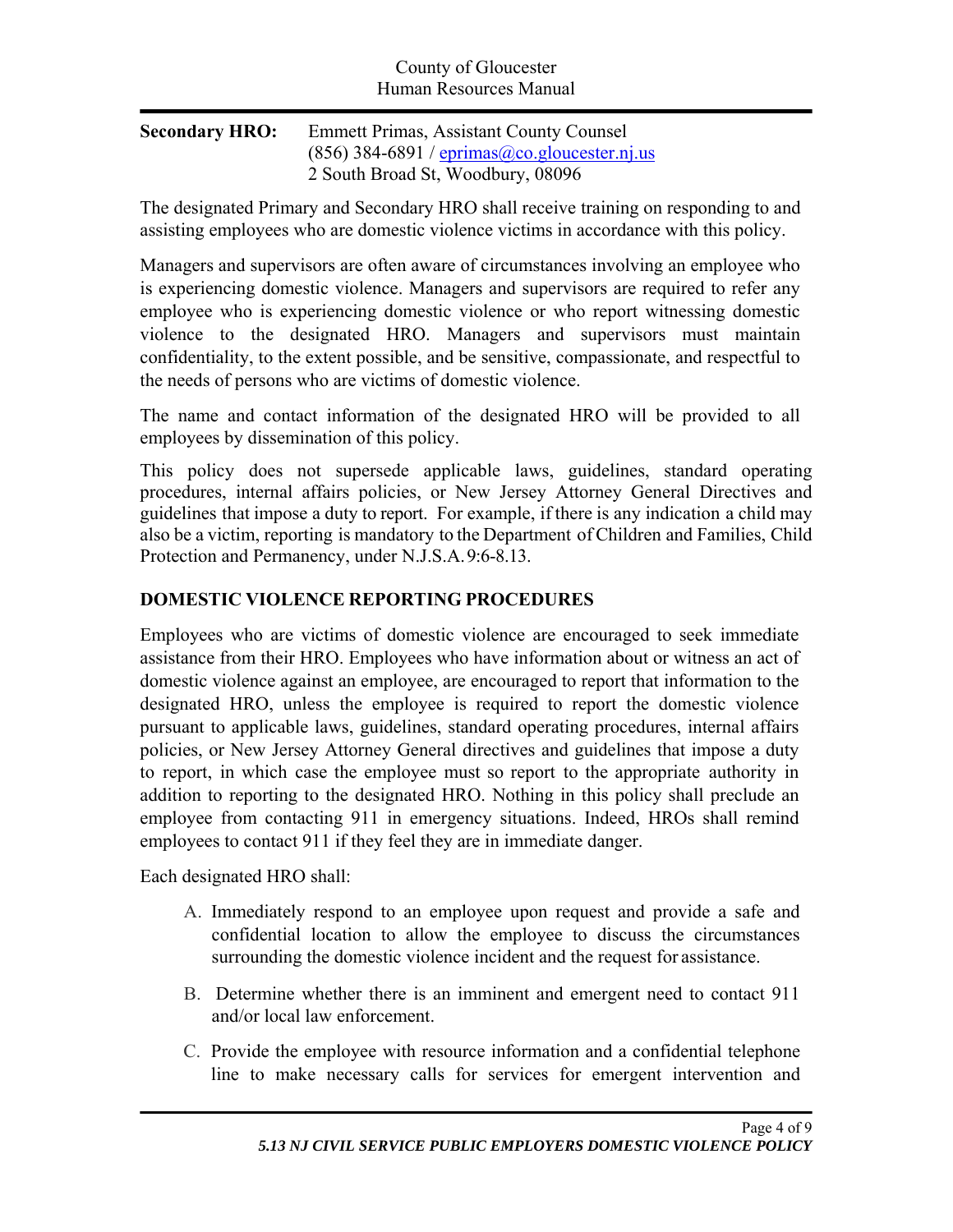supportive services, when appropriate. The HRO or the employee can contact the appropriate Employee Assistance Program to assist with securing resources and confidential services.

- D. Refer the employee to the provisions and protections of The New Jersey Security and Financial Empowerment Act, N.J.S.A. 34:11C-1 et seq. (NJ SAFE Act), referenced under Section VIII of this policy.
- E. In cases where domestic violence involved a sexual touching or sexual assault between state employees, the HRO is also required to report the incident to their agency's EEO Officer or Title IX Officer, at (856) 384-6903 / eeo@co.gloucester.nj.us.
- F. If there is a report of sexual assault or abuse, the victim should be offered the services of the Sexual Assault Response Team, (856) 384-5555.
- G. Maintain the confidentiality of the employee and all parties involved, to the extent practical and appropriate under the circumstances, pursuant to this policy. *(See* Section VI).
- H. Upon the employee's consent, the employee may provide the HRO with copies of any TROs, FROs, and/or civil restraint agreements that pertain to restraints in the work place and ensure that security personnel are aware of the names of individuals who are prohibited from appearing at the work location while the employee who sought the restraining order is present. All copies of TROs and FROs shall be maintained in a separate confidential personnel file.

## **CONFIDENTIALITY POLICY**

In responding to reports of domestic violence, the HRO shall seek to maintain confidentiality to protect an employee making a report of, witnessing, or experiencing domestic violence, to the extent practical and appropriate under the circumstances and allowed by law. Thus, this policy does not supersede applicable laws, guidelines, standard operating procedures, internal affairs policies, or New Jersey Attorney General Directives and guidelines that impose a duty to report.

This confidentiality policy shall not prevent disclosure where to do so would result in physical harm to any person or jeopardize safety within the workplace. When information must be disclosed to protect the safety of individuals in the workplace, the HRO shall limit the breadth and content of such disclosure to information reasonably necessary to protect the safety of the disclosing employee and others and comply with the law. The HRO shall provide advance notice to the employee who disclosed information, to the extent possible, if the disclosure must be shared with other parties in order to maintain safety in the workplace or elsewhere. The HRO shall also provide the employee with the name and title of the person to whom they intend to provide the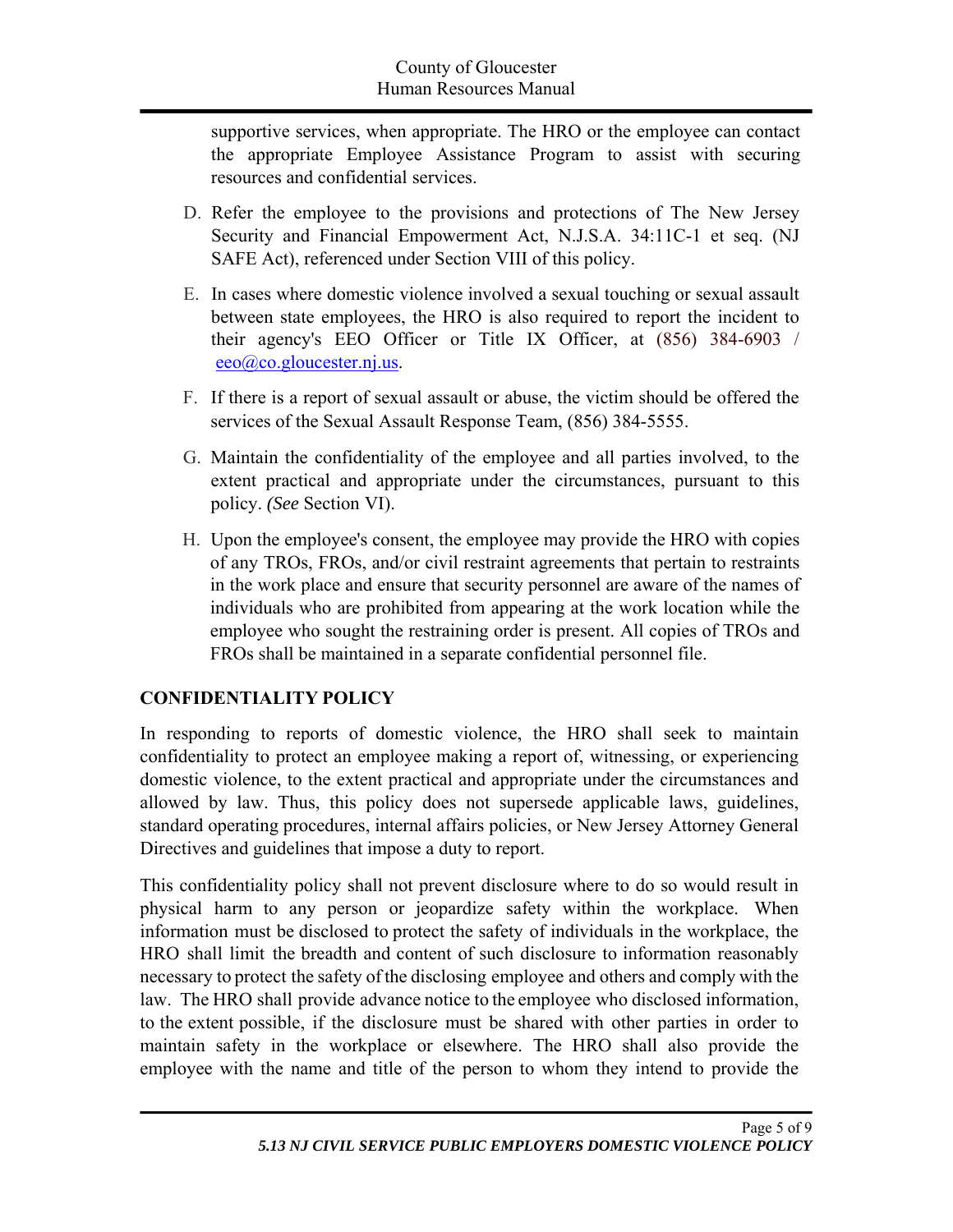employee's statement and shall explain the necessity and purpose regarding the disclosure. For example, if the substance of the disclosure presents a threat to employees, then law enforcement will be alerted immediately.

This policy does not supersede applicable laws, guidelines, standard operating procedures, internal affairs policies, or New Jersey Attorney General Directives and guidelines where mandatory reporting is required by the appointing authority or a specific class of employees.

## **CONFIDENTIALITY OF EMPLOYEE RECORDS**

To ensure confidentiality and accuracy of information, this policy requires the HRO to keep all documents and reports of domestic violence in confidential personnel file separate from the employee's other personnel records. These records shall be considered personnel records and shall not be government records available for public access under the Open Public Records Act. See N.J.S.A. 47:1A-10.

#### **THE NEW JERSEY SECURITY AND FINANCIAL EMPOWERMENT ACT**

The New Jersey Security and Financial Empowerment Act, N.J.S.A. 34:11C-1, et seq. (NJ SAFE Act), is a law that provides employment protection for victims of domestic or sexual violence.

The NJ SAFE Act allows a maximum of 20 days of unpaid leave in one 12-month period, to be used within 12 months following any act of domestic or sexual violence. To be eligible, the employee must have worked at least 1,000 hours during the 12-month period immediately before the act of domestic or sexual violence. Further, the employee must have worked for an employer in the State that employs 25 or more employees for each working day during 20 or more calendar weeks in the current or immediately preceding calendar year. This leave can be taken intermittently in days, but not hours.

Leave under the NJ SAFE Act may be taken by an employee who is a victim of domestic violence, as that term is defined in N.J.S.A. 2C:25-19 and N.J.S.A. 30:4-27.6, respectively. Leave may also be taken by an employee whose child, parent, spouse, domestic partner, civil union partner, or other relationships as defined in applicable statutes is a victim of domestic or sexual violence.

Leave under the NJ SAFE Act may be taken for the purpose of engaging in any of the following activities, for themselves, or a child, parent, spouse, domestic partner, or civil union partner, as they relate to an incident of domestic or sexual violence:

- 1) Seeking medical attention;
- 2) Obtaining services from a victim services organization;
- 3) Obtaining psychological or other counseling;
- 4) Participating in safety planning, temporarily or permanently relocating, or taking other actions to increase safety;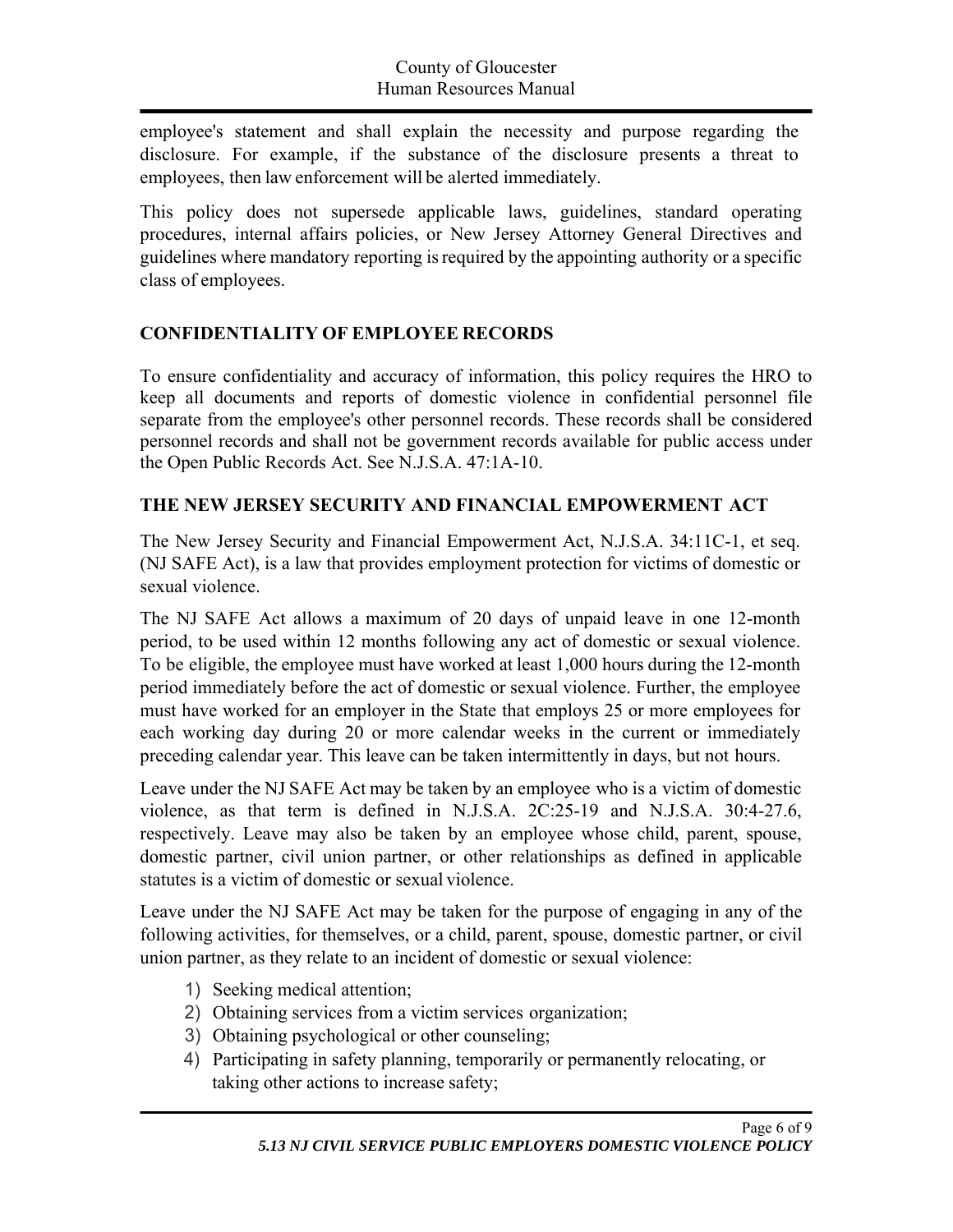- 5) Seeking legal assistance or remedies to ensure health and safety of the victim; or
- 6) Attending, participating in, or preparing for a criminal or civil court proceeding relating to an incident of domestic or sexual violence.

The full text of the New Jersey SAFE Act is provided in the Appendix to this policy.

#### **PUBLIC EMPLOYER DOMESTIC VIOLENCE ACTION PLAN**

The County of Gloucester has developed the following action plan to identify, respond to, and correct employee performance issues that are caused by domestic violence, pursuant to N.J.S.A. 11A:2-6a,and in accordance with the following guidelines:

- A. Designate an HRO with responsibilities pursuant to Sections IV and V of this policy.
- B. Recognize that an employee may need an accommodation as the employee may experience temporary difficulty fulfilling job responsibilities.
- C. Provide reasonable accommodations to ensure the employee's safety. Reasonable accommodations may include, but are not limited to, the following: implementation of safety measures; transfer or reassignment; modified work schedule; change in work telephone number or work-station location; assistance in documenting the violence occurring in the workplace; an implemented safety procedure, or other accommodation approved by the employer.
- D. Advise the employee of information concerning the NJ SAFE Act; Family and Medical Leave Act (FMLA); or Family Leave Act (FLA); Temporary Disability Insurance (TOI); or Americans with Disabilities Act (ADA); or other reasonable flexible leave options when an employee, or his or her child, parent, spouse, domestic partner, civil union partner, or other relationships as defined in applicable statutes is a victim of domestic violence.
- E. Commit to adherence to the provisions of the NJ SAFE Act, including that the employer will not retaliate against, terminate, or discipline any employee for reporting information about incidents of domestic violence, as defined in this policy, if the victim provides notice to their Human Resources Office of the status or if the Human Resources Office has reason to believe an employee is a victim of domestic violence.
- F. Advise any employee, who believes he or she has been subjected to adverse action as a result of making a report pursuant to this policy, of the civil right of action under the NJ SAFE ACT. And advise any employee to contact their designated Labor Relations Officer, Conscientious Employees Protection Act (CEPA) Officer and/or Equal Employment Opportunity Officer in the event they believe the adverse action is a violation of their collective bargaining agreement, the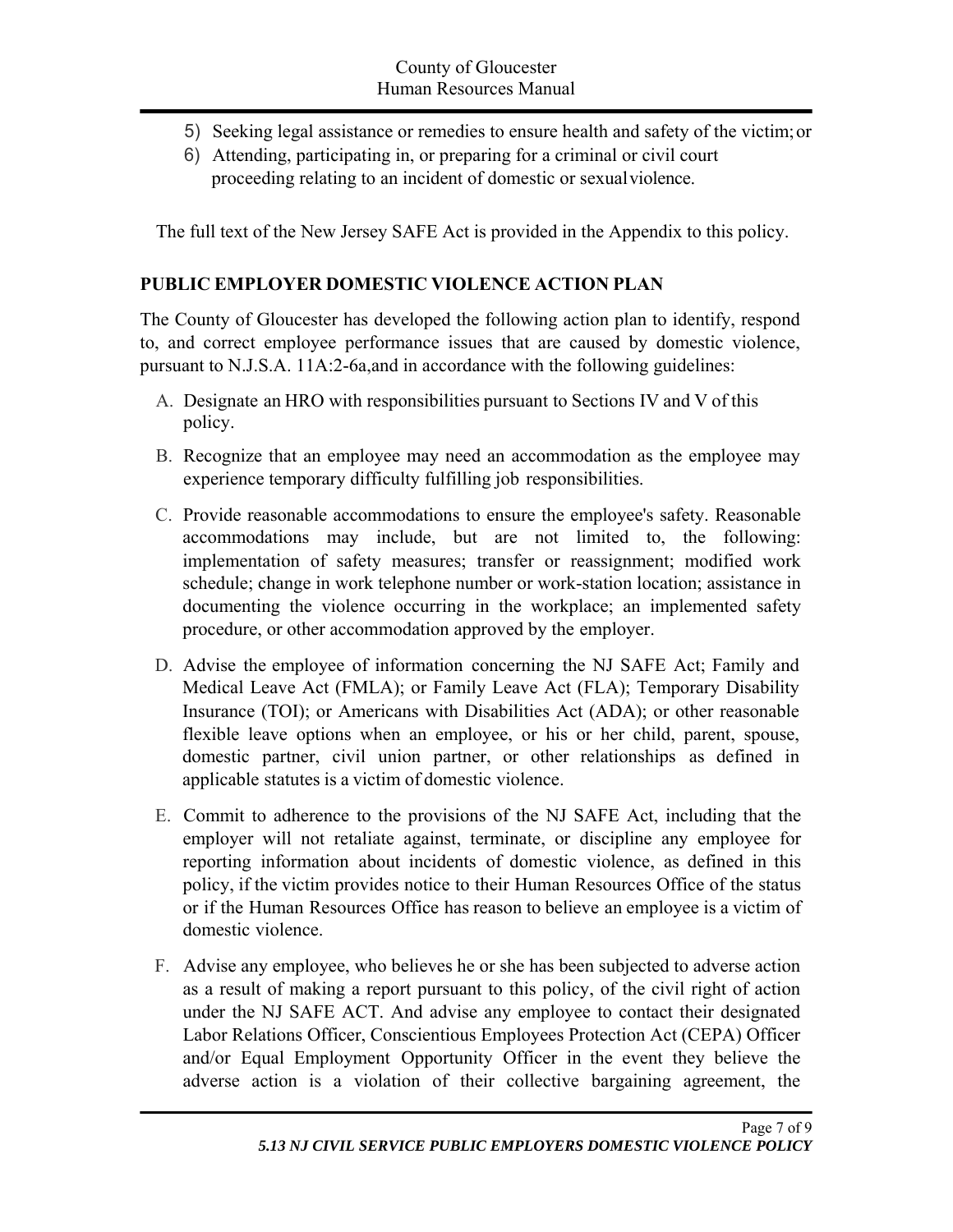Conscientious Employees Protection Act or the New Jersey Law Against Discrimination and corresponding policies.

G. Employers, their designated HRO, and employees should familiarize themselves with this policy. This policy shall be provided to all employees upon execution and to all new employees upon hiring. Information and resources about domestic violence are encouraged to be placed in visible areas, such as restrooms, cafeterias, breakrooms, and where other resource information is located.

## **RESOURCES**

This policy provides an Appendix listing resources and program information readily available to assist victims of domestic violence. These resources should be provided by the designated HRO to any victim of domestic violence at the time of reporting.

# **DISTRIBUTION OF POLICY**

The Gloucester County Department of Human Resources will be responsible for distributing this policy to employees, volunteers, and other employees identified above.

The Gloucester County Department of Human Resources will be responsible for updating this policy at least annually to reflect circumstances changes in the organization.

The Gloucester County Department of Human Resources will be responsible for monitoring The Civil Service Commission and the Division of Local Government Services in the Department of Community Affairs for modifications thereto, to public employers.

# **OTHER APPLICABLE REQUIREMENTS**

In addition to this policy, the HRO and the public employer's appointing authority must follow all applicable laws, guidelines, standard operating procedures, internal affairs policies, and New Jersey Attorney General Directives and guidelines that impose a duty to report. Additionally, to the extent that the procedures set forth in this policy conflict with collective negotiated agreements or with the Family Educational Rights and Privacy Act (FERPA), the provisions of the negotiated agreements and the provisions of FERPA control.

# **POLICY MODIFICATION AND REVIEW**

A public employer may seek to modify this policy, to create additional protocols to protect victims of domestic violence but may not modify in a way that reduces or compromises the safeguards and processes set out in this policy.